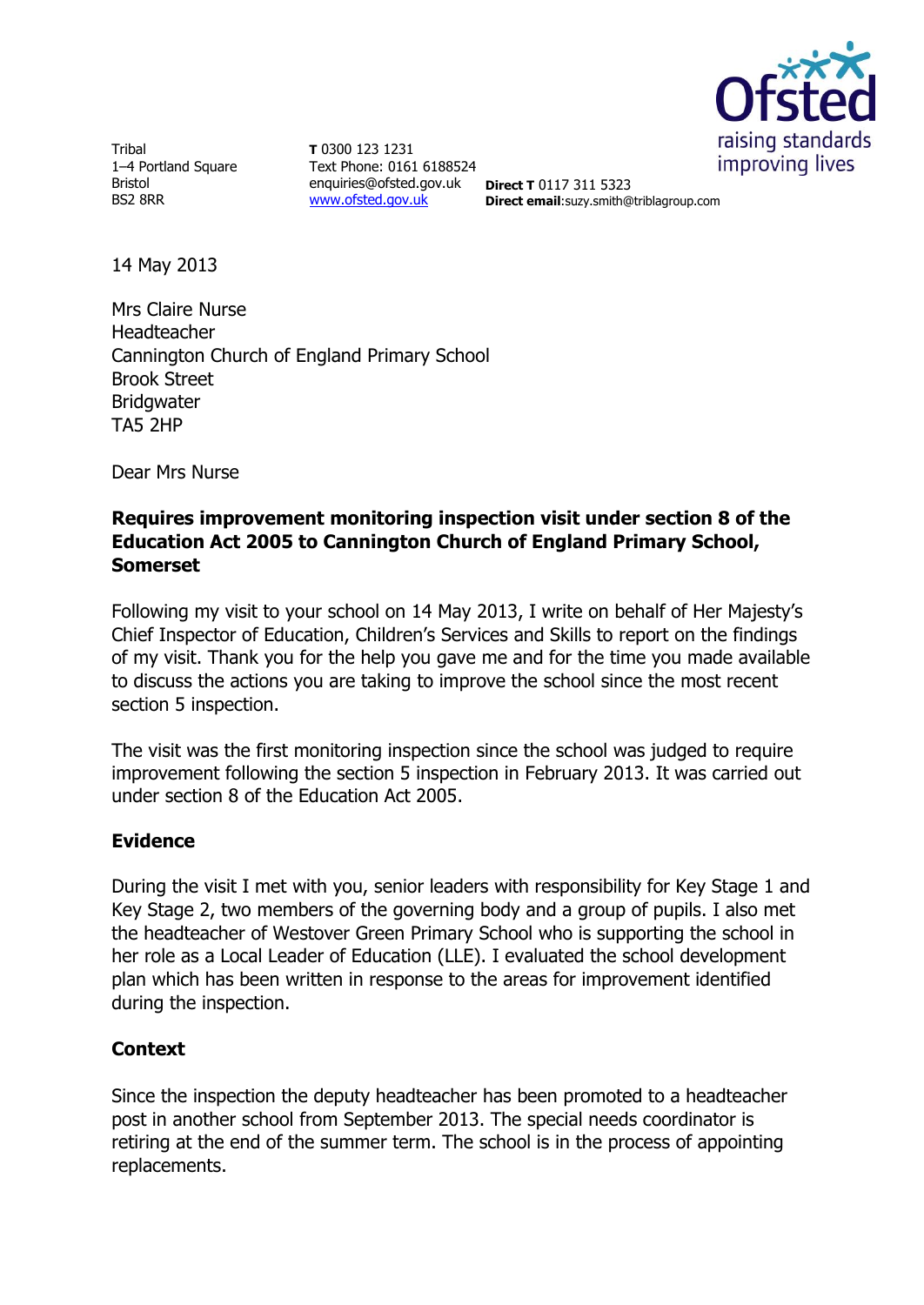

# **Main findings**

The quality of teaching has improved. Lessons are better matched to the needs of different ability groups within a class, particularly the most able. Instead of teachers planning their work for the middle ability pupils they now plan for the most able and then adapt their plans for the needs of other pupils. Pupils say this has made the work more difficult and interesting. More lessons help them understand their work rather than just being shown what to do.

All lessons have success criteria which show pupils what they are expected to achieve. However, at times, pupils say the success criteria are not clear as teachers do not explain what they mean. Pupils know their targets and can identify how they will achieve these.

The quality and frequency of marking has improved. The marking of pupils' work is one of the ten essential elements all lessons must contain, which has been agreed by all staff. The best marking extends pupils' learning by asking an additional question which pupils must respond to. However this is not consistent across all classes and pupils are not always asked to do anything extra but just reminded what they need to do the next time. For example, saying 'use connectives next time' rather than providing an example for pupils to complete which requires them to use a connective.

The leadership of the school is improving with support from the partner school. School leaders from the partner school have undertaken joint lesson observations along with looking at the work in books. You have an accurate overview of the quality of teaching but the way in which school leaders check teaching does not place enough emphasis on the progress made by pupils or groups of pupils, within the lesson. You have planned additional activities with the partner school to improve the leadership skills of all senior leaders.

School leaders have written an improvement plan to improve those areas identified within the inspection report. All areas are covered by appropriate actions, timescales and clear success criteria. There are also milestones to check how well things are progressing. What is not as clear is how, or by whom, the impact of the actions will be evaluated.

The governing body has been effective in supporting and challenging the school. They receive termly updates on the quality of teaching and how well pupils are progressing. Progress information is shared and discussed by the full governing body so that any areas of relative weakness are identified. Governors receive good support and training from Somerset Children's Services governor support unit.